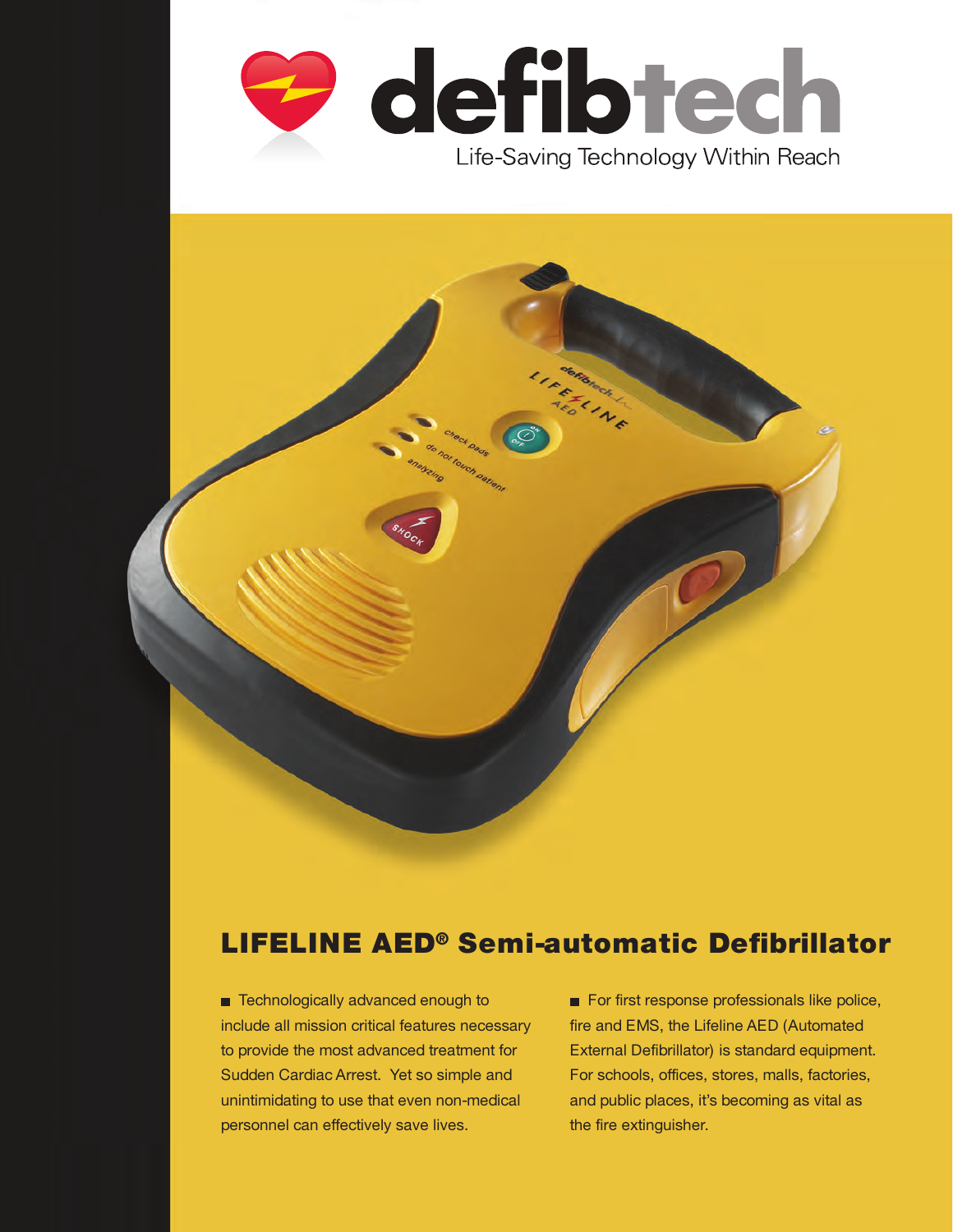# LIFE/LINE

Defibtech's breakthrough design makes it possible for every budget to afford a life-saving AED



#### Brilliant Design

With its bright yellow and black coloring and attractive, sleek curves, the non-intimidating Lifeline AED invites prominent display anywhere.

# Latest Technology

The biphasic defibrillation we use is extremely effective at resuscitating patients in ventricular fibrillation - the most common form of Sudden Cardiac Arrest -on the first shock.

# Easy to Use

The Lifeline AED is designed for speed and simplicity. Built to the demanding standards of professional emergency personnel. Simple enough for non-medical users.

# Lightweight, Durable

At just 4.2 pounds a child could carry it. Plus, the Lifeline AED is tested to US Military "drop and shock" specifications.

# Handle This

Roomy, sure-grip rubberized handle makes it simple to pull off the wall and carry quickly to the patient.



# **Text, Lights and Voice**

# Guides

A calm voice guides the responder step by step while a text display with lights shows the progress.



# Pads at the Ready

The electrode pads are tucked into a back pocket ready to apply.



# Big Buttons

The "Power On" and "Shock" buttons are oversized and brightly lit so even the most nervous fingers will hit their mark.

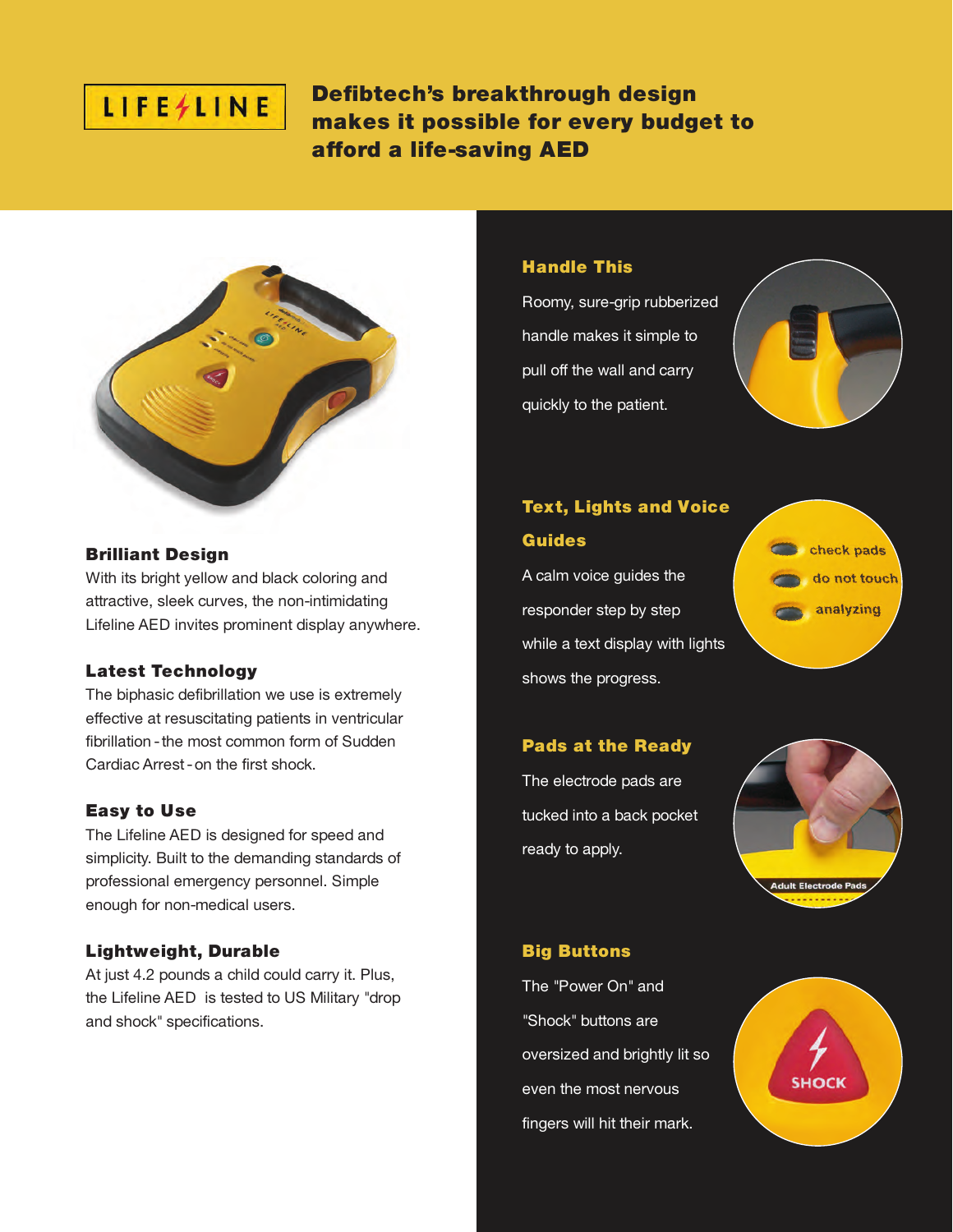World-class design, manufacturing and testing allows Defibtech to offer a revolutionary AED at a revolutionary price

#### State-of-the-Art Product Design

Using state-of-the-art engineering techniques and computer automated design (CAD) tools, Defibtech engineers put best-in-class features on a unit that can be mass produced without compromising quality or reliability.





# Comprehensive Quality Testing

Before the Lifeline even reaches final inspection, it has already been optically inspected by a computer vision system and tested by an automated ICT system that checks thousands of electrical parameters. Each and every Lifeline AED is individually tested and inspected by a trained Defibtech technician before shipment.





# Ready for Delivery - Ready for Rescue

Defibtech delivers the most cost-effective AED on the market at the highest levels of quality and reliability. Our customers receive a world-class product without having to wait for their life-saving AED to arrive due to production backlogs or manufacturing delays.

# Fully Automated Circuit Board Construction

The Defibtech Lifeline is manufactured using the most modern automated production and testing equipment available. This ensures that the devices are produced exactly the same way every time, reducing production time and unit cost, while simultaneously increasing quality and reliability.